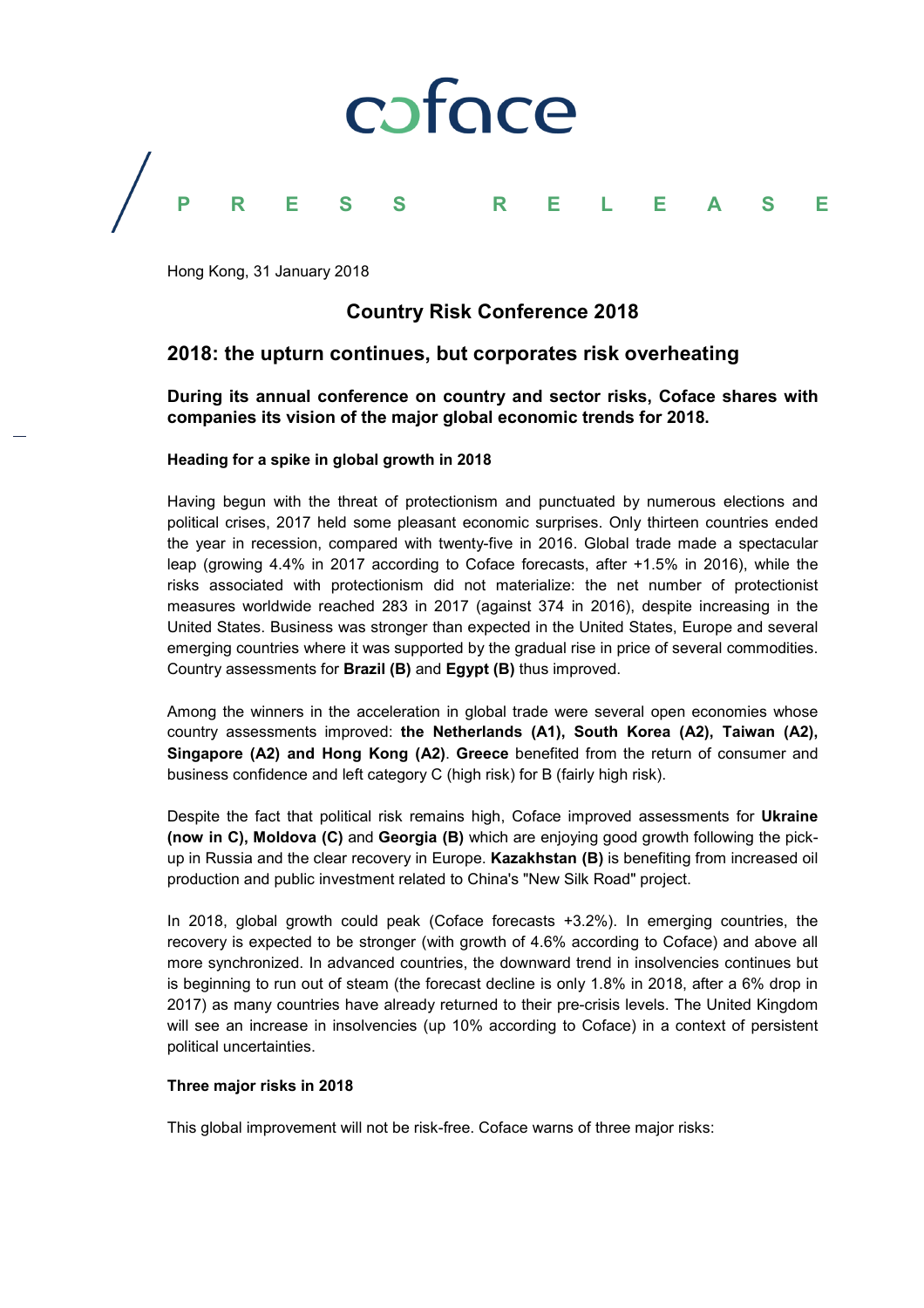

#### **1. Greater supply constraints in advanced economies**

From the second half, the issue of overheating will be particularly relevant for companies in advanced countries. Historically low levels of unemployment in Germany, the United States and Central Europe indicate that companies are close to their maximum production capacity. This supply issue is shared with French companies, paradoxically facing a labour shortage despite high levels of unemployment, which could limit their growth.

### **2. Banking risk still present in China**

Temporarily hidden in 2016 and 2017 as a result of public investment, the structural weaknesses in the Chinese economy are resurfacing: overcapacity in steel and soaring corporate debt in the form of bank credit and shadow banking. In this context, banking risk increases significantly, especially for small and medium-sized banks.

### **3. Political risk under watch in the context of a busy electoral calendar**

A resurgence of political risk cannot be ruled out in 2018. Social frustrations are still high in emerging countries at the beginning of a busy election year and are accompanied by high Coface social turmoil risk index levels in Iran (71%), Lebanon (65%), Russia (64%), Algeria, Brazil and Mexico (61% each). In the Middle East, this risk is exacerbated by the volatility of oil prices. **Saudi Arabia** is also marked by a high level of risk in this respect (score of 65%) and Coface has lowered its assessment of the country to **C**.

## **Several sectors are picking up again, with the exception of the UK automotive industry**

In order to give companies an even more thorough and in-depth understanding of global risks, Coface now assesses credit risks in 13 business sectors in 24 countries representing nearly 85% of global GDP.

2018 opens with 18 sector assessment revisions, 15 of which are positive. **The metallurgy sector** has the best news as a result of metal prices bouncing back. Risk is no longer considered "very high" but "high" in **Italy, India and Turkey**, and "medium" in **the Netherlands**. **The energy sector** is recovering **in Canada** (now "high risk") and **in the United States** ("medium risk") in line with an increase in production and prices. **In France,** the assessment of the **construction** sector has been revised for the second time in nine months and is now "low risk".

**The UK automotive industry** is out of step with the rest of Western Europe. The first negative signs of the risk of a future hard Brexit - depressed investment, production, and sales caused by a downturn in the confidence of households and investors explain the deterioration in the sector to "high risk".